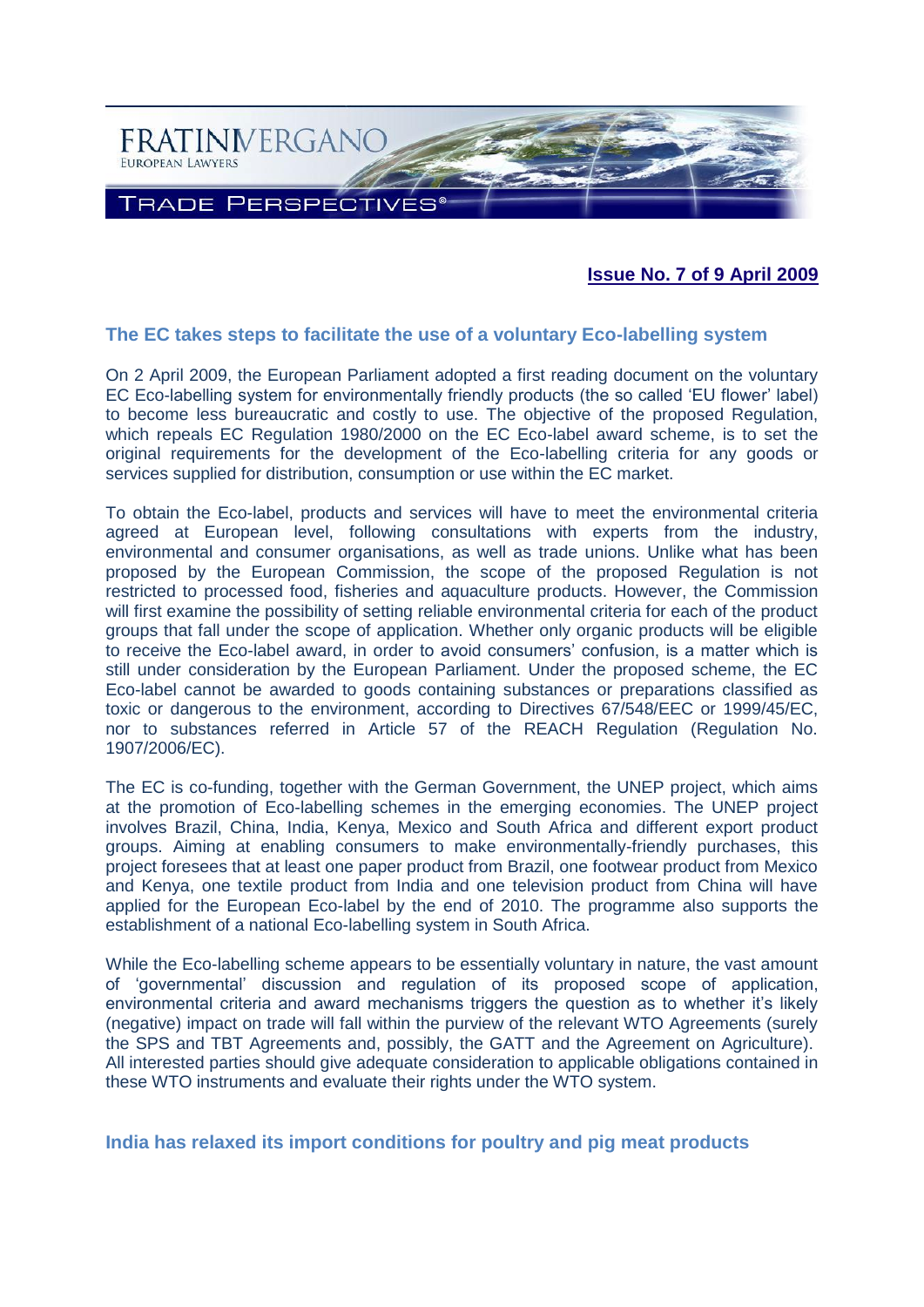India appears to have relaxed its import conditions for poultry and pig meat products, according to the latest market access review conducted by the EC Commission in February 2009. In particular, the Commission found that there has been an improvement in the market access opportunities for EC exporters in commercially important products such as heattreated poultry and processed and unprocessed pig meat.

Since 2004, India has adopted measures in order to restrict imports on poultry products due to the risk of Highly Pathogenic Avian Influenza (HPAI), not differentiating between the outbreak in wild and in domestic birds. The measure was also imposed to pigs and pig meat products, although the World Organisation on Animal Health (OIE), in its guidelines does not link an outbreak of the avian population to a sanitary risk in the pig population. In 2007, India also extended the application of these trade-restrictive measures to include Low Pathogenic Avian Influenza (LPAI), which, according to the international standards set by OIE, should not lead to any trade restrictions.

India claimed that the measures were introduced in order to protect animal and human health from Avian Influenza, but it never provided a risk assessment based on scientific evidence that could have justified the deviation from the international standards. Instead, it prolonged the application of its (precautionary) measures on a bi-annual basis, despite the complaints and persistent pressure by its trading partners, including the EC.

The EC has raised the issue at the WTO SPS Committee level, as well as in numerous bilateral meetings with Indian representatives, particularly after several complaints were lodged by the EC business. The EC Commission has indicated that it will continue to monitor the application of Indian legislation on imports of poultry and pig meat products in order to ensure that the import conditions are in line with the international standards, as set by the OIE, and India's WTO obligations. Affected businesses should continue engaging with their Government representatives in order to ensure that their legitimate commercial expectations are protected and duly taken into account at all levels.

## **EC terminated anti-dumping proceedings on imports of steel products originating from China**

On 6 February 2009, the EC terminated an anti-dumping proceeding concerning imports of certain hot-dipped metallic-coated iron or steel flat-rolled products originating in China. The investigation was requested, on 30 October 2007, by EUROFER on behalf of the producers representing a major proportion of the EC industry (*i.e.*, in this particular case, more than 25% of the total EC production of the above-mentioned products). The EC proceeding was initiated on 14 December 2007.

Up to September 2008, the EC Commission had provisionally established the existence of dumping, but not that of material injury. However, no provisional anti-dumping duties were imposed. The Commission sought to verify all information deemed necessary for its definitive findings by continuing the investigation. On 11 December 2008, EUROFER formally withdrew its complaint due to 'recent market turbulence'. EUROFER did not want to pursue the case on volume-based threat of injury, since the historic data on which the original complaint has been based did not reflect the current conditions on the market.

After the withdrawal of the present complaint, the Commission examined whether there was still a Community interest to nevertheless continue with the anti-dumping proceeding against China. The Commission took the unprecedented and fundamental change in the economic conditions (due to the international financial crisis and commercial downturn) under consideration and decided to terminate the current proceeding, but to continue monitoring for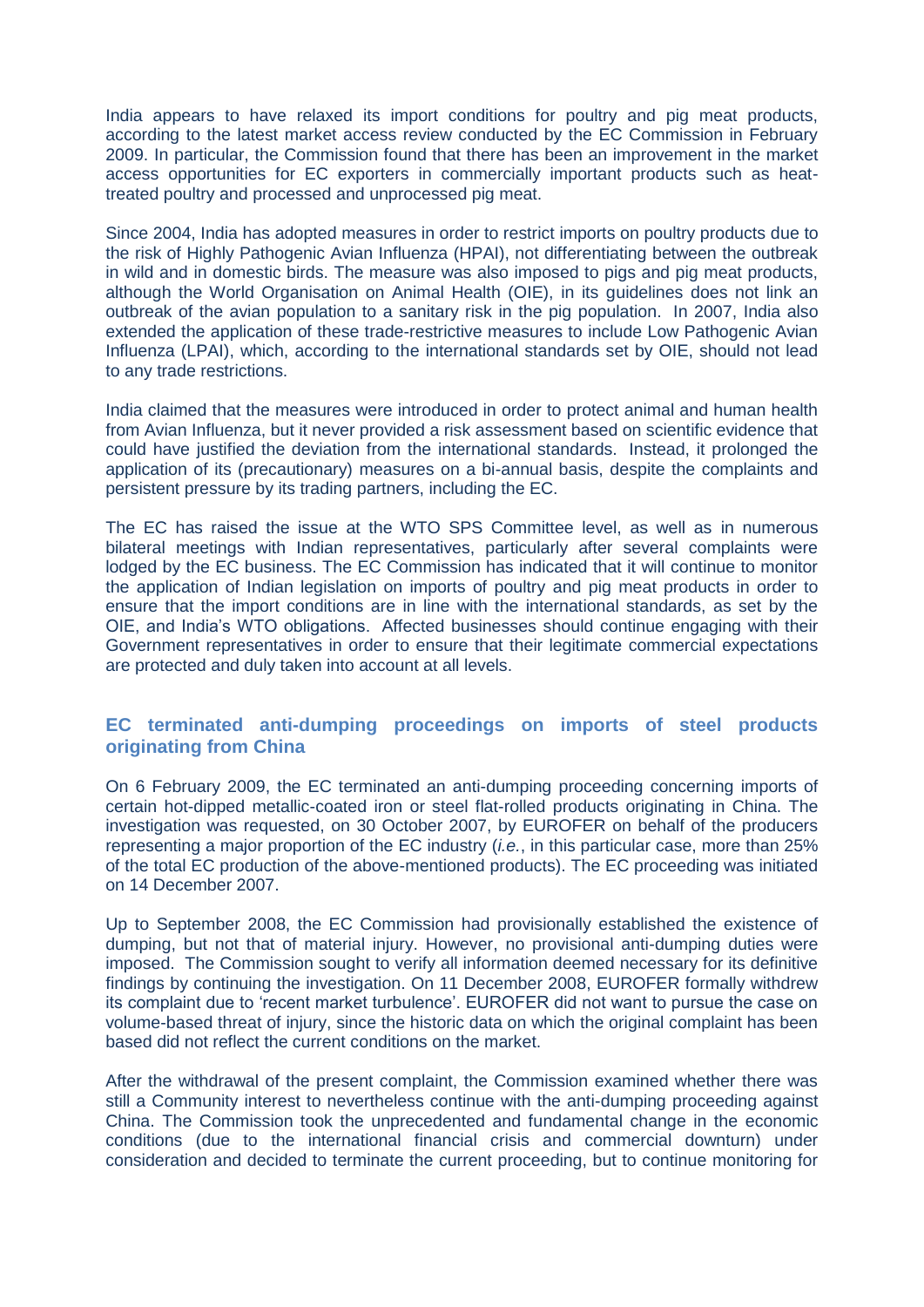possible appearance of injurious dumping in the near future. The monitoring period is not to exceed 24 months from the publication of the termination.

EUROFER expects that the Chinese economic stimulus plan will lead to a new surge of Chinese exports. Therefore, the filing of a new complaint in the foreseeable future is possible and appears probable.

## **Despite EC Member States' significant progress in developing GM coexistence legislation during the last years, cultivation of GM crops remains marginal**

According to a Commission report on GM coexistence published this week, the EC Member States have made significant progress formulating GM coexistence laws in recent years. Coexistence of genetically modified crops with conventional and organic agriculture refers to the choice of consumers and farmers between conventional, organic and GM crop production. In compliance with the legal obligations for labelling defined in EC legislation (*i.e.*, under Directive 2001/18/EC on the deliberate release into the environment of GMOs; Regulation No. 1829/2003 on GM food and feed; and Regulation No. 1830/2003 concerning the traceability and labelling of GMOs and the traceability of food and feed products produced from GMOs), GMOs, as well as food and feed containing, consisting of, or produced from GMOs, have to be labelled accordingly in order to guarantee an informed choice.

The possibility of adventitious presence of GM crops in non-GM crops cannot be excluded. According to Article 26a of Directive 2001/18/EC, EC Member States may take appropriate national measures on coexistence in order to avoid the unintended presence of GMOs in other products. Commission Recommendation 2003/556/EC on the guidelines for the development of national strategies and best practices to ensure the coexistence of genetically modified crops with conventional and organic farming (*i.e.*, measures to be taken during cultivation, harvest, transport, storage and processing to ensure coexistence), is intended to help EC Member States to develop national legislative or other strategies for coexistence. By February 2009, 15 out of 27 EC Member States had adopted specific legislation on coexistence (*i.e.*, AT, BE, CZ, DE, DK, FR, HU, LT, LU, LV, NL, PT, RO, SE, and SK). In some of these countries, the competence rests at regional level (*i.e.*, AT and BE), and not all regions may be covered by the legislation in place. Draft legislation of three other EC Member States (including FI and LU) has been notified to the Commission. In this respect, it is remarkable that Spain, the EC Member State with the largest GM crop cultivation (of just one type, namely GM maize MON810, which is resistant to certain pests) has not adopted regulatory measures on coexistence. The production of GM crops in Europe has expanded slightly (but is still very limited). In 2008, there were 125 million hectares of GM crops worldwide. In the EC, there were just 100,000 hectares in six EC Member States (*i.e.*, Czech Republic, Germany, Portugal, Romania, Slovakia and Spain).

The EC Commission report states that GM crops have not caused any demonstrable damage to existing non-GM farming. GM coexistence measures vary by country, in part due to regional differences in farming conditions (*i.e.*, field sizes, climatic conditions, etc.). This has not caused any problems where there are different rules on each side of a border. In relation to liability rules for potential economic damage from mixing GM and non-GM crops, each EC Member State has its own rules for compensation of economic damage under its national civil law system. However, there are differences between the general liability rules of EC Member States, which imply differences in the way that potential claims in relation to GMO admixture would be handled and resolved. In particular, under fault-based systems, proof of wrongdoing or negligence by the defendant is required, whereas under strict liability systems, the judgement does not depend upon a value judgement of the defendant's behaviour. Some EC Member States have introduced strict liability regimes, which apply specifically to damages resulting from GMO admixture. However, there have been no Court cases so far. Currently,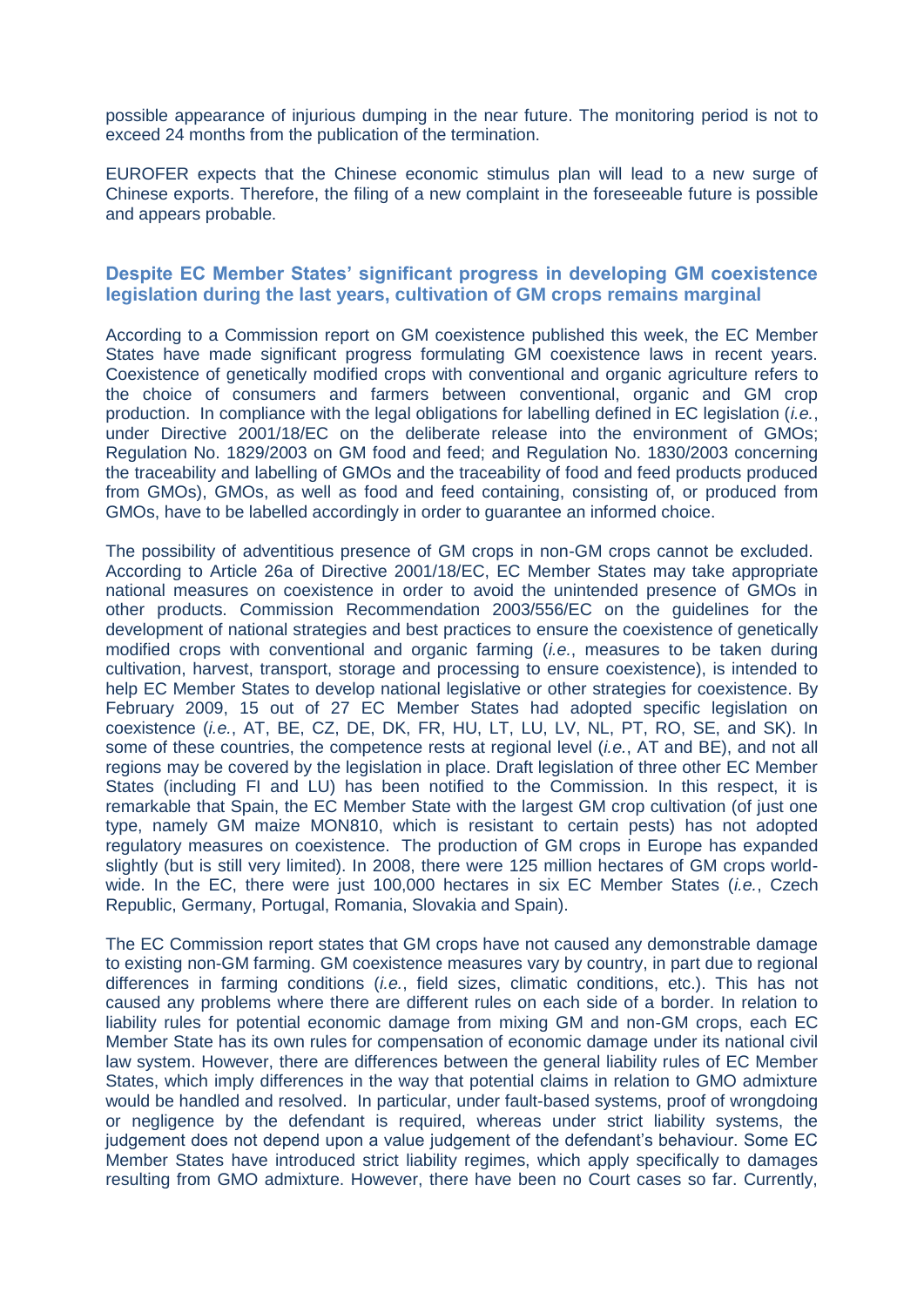the European Commission does not see a need interfere with, or attempt to standardise, national civil law on this issue.

In its report, the Commission concludes that the subsidiarity-based approach on coexistence has been the right choice and it sees no need to develop further harmonisation on this matter as EC Member States' governments, rather than the EC, are considered best placed to identify the most effective and efficient GM coexistence measures, given local agricultural and climatic conditions. Where coexistence of certain crops is difficult to achieve due to local conditions, areas may be designated where only GM or non-GM varieties of a given crop can be grown. These measures should be based on voluntary decisions by all farmers in that area, so that they can choose between conventional, organic and GM.

Taken into a WTO context, this idea of a subsidiarity-based approach stands-out as a powerful alternative to the 'forced harmonisation' that is only too often 'imposed' on WTO members, particularly developing countries and newly-acceded WTO Members. While it is clear that harmonisation is a wonderful instrument of trade facilitation, it appears that it results too often in mere 'lip-service' by countries that formally adopt international standards, or base their own on existing international standards, but then fail to enforce them domestically. This does not facilitate their exports, but simply the imports from those countries whose products are in compliance with international standards. Consideration should be given to encourage other trade-facilitation approaches, such as equivalency, mutual recognition or greater 'subsidiarity', that are all both WTO compliant and likely to be more conducive to trade and reflective of developing countries' needs and limited market access opportunities.

# **The aftermath of the** *US-Gambling* **dispute: further action by the EC is anticipated**

On 26 March 2009, the EC Commission has finalised a report on US internet gambling laws affecting foreign suppliers after concluding an investigation under the Trade Barriers Regulation (TBR) framework. The TBR framework gives EC industries the possibility to refer to the Commission complaints on trade barriers allegedly in place and affecting EC exports or market access opportunities. The investigation was launched on 10 March 2008, after the Remote Gambling Association, based in the UK, filed a complaint to the EC. The report is now submitted to EC Member States for comments.

According to the report, US laws on remote gambling and their enforcement against EC companies constitute a barrier to market access which has adverse effects on EC economic interests. The report concludes that EC gambling companies are discriminated against US gambling companies on the basis of the Unlawful Internet Gambling Enforcement Act (UIGEA), since US companies are allowed to freely operate online gambling on horse racing in the US, whereas EC companies are not allowed and even face legal action. Several EC companies are subject to legal proceedings by the US authorities despite their withdrawal from the market following the changes in the US regulatory framework.

This is incompatible, according to the EC, with Articles XVI and XVII of the GATS, on market access and national treatment, respectively, as well as with the US specific commitments on recreational services, which include gambling and betting services. The report finds that there have been serious adverse effects for the EC, including revenue and stock market value lost as a result of the absence of the EC companies from the US market. There is no recommendation for action in the report, but it is stated that WTO action would be justified, although the alternative of an amicable solution remains open. After the outcome of the *US-Gambling* dispute raised by Antigua and Barbuda against the US, where the US measures were found restrictive of market access by means of discriminations against foreign suppliers